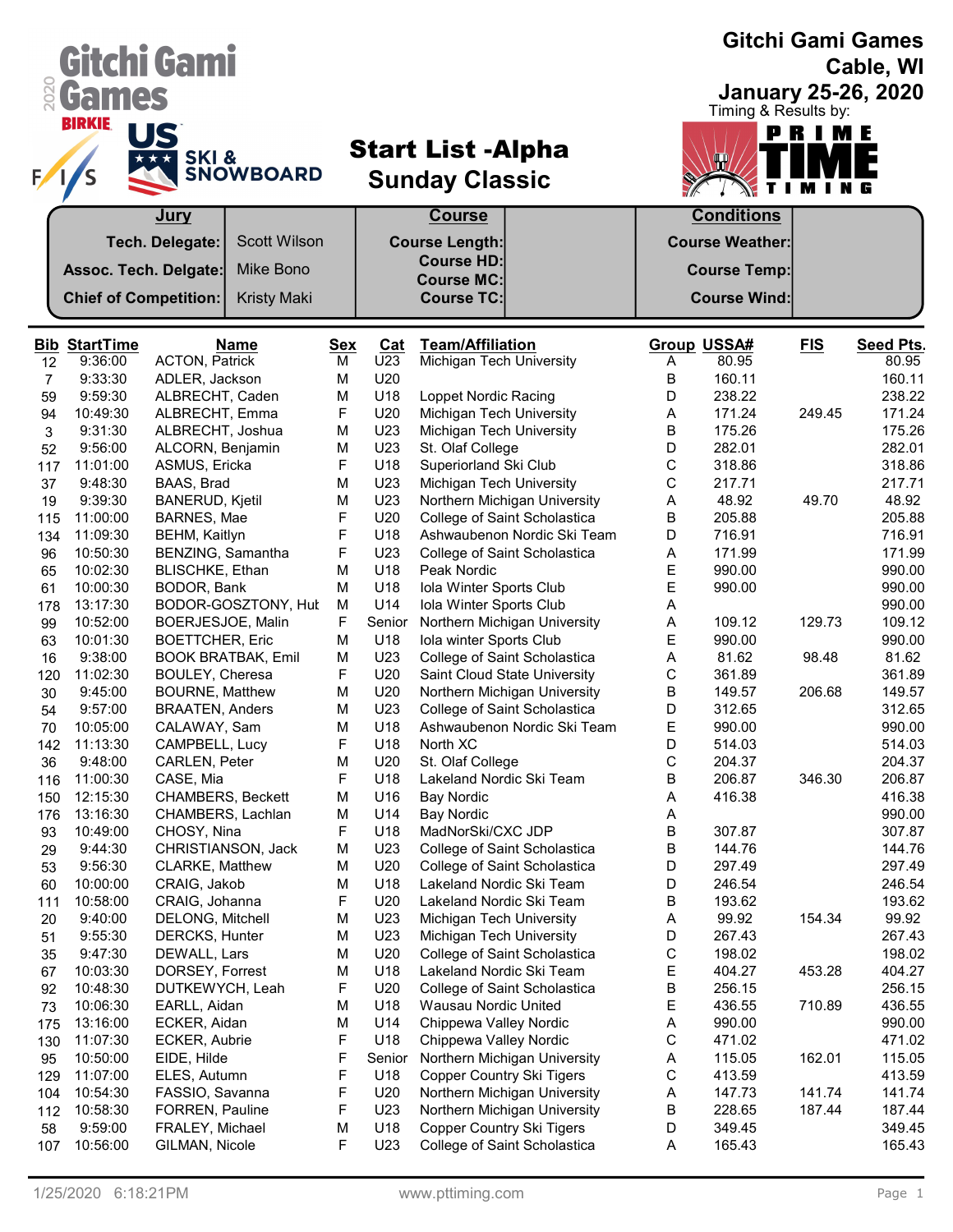| Gitchi Gami Games |                       |                                   | January 25-26 |                 |                                                                   |             | <b>Sunday Classic</b> |            |                  |  |
|-------------------|-----------------------|-----------------------------------|---------------|-----------------|-------------------------------------------------------------------|-------------|-----------------------|------------|------------------|--|
|                   | <b>Bib Start Time</b> | <u>Name</u>                       | <b>Sex</b>    |                 | <b>Cat Team/Affiliation</b>                                       |             | Group USSA#           | <u>FIS</u> | <b>Seed Pt</b>   |  |
| 184               | 13:20:30              | GILMER, Anna                      | F             | U14             | Winona                                                            | A           |                       |            | 990.00           |  |
| 15                | 9:37:30               | GOBLE, Reid                       | M             | U23             | Michigan Tech University                                          | A           | 71.56                 | 81.93      | 71.56            |  |
| 106               | 10:55:30              | GOBLE, Sarah                      | F             | U23             | Michigan Tech University                                          | A           | 96.74                 | 115.97     | 96.74            |  |
| 26                | 9:43:00               | GORE, Eli                         | M             | U20             | MadNorSki/CXC JDP                                                 | B           | 149.00                | 229.74     | 149.00           |  |
| 24                | 9:42:00               | <b>GREEN, Tres</b>                | M             | U23             | Michigan Tech University                                          | B           | 151.79                |            | 151.79           |  |
| 127               | 11:06:00              | <b>GREGORY, Courtney</b>          | F             | U23             | College of Saint Scholastica                                      | С           | 450.68                |            | 450.68           |  |
| 192               | 13:32:00              | <b>GRENIER, Finn</b>              | M             | U12             | Chippewa Valley Nordic                                            | Α           |                       |            | 990.00           |  |
| 14                | 9:37:00               | GROND, Maurus                     | M             | U23             | Northern Michigan University                                      | A           | 111.38                | 111.13     | 111.13           |  |
| 167               | 12:47:30              | GROSSKLAUS, Ashley                | F             | U16             | Peak Nordic                                                       | Α           | 555.70                |            | 555.70           |  |
| 69                | 10:04:30              | GROSSKLAUS, Nathan                | M             | U18             | Peak Nordic                                                       | E           | 453.00                |            | 453.00           |  |
| 71                | 10:05:30              | HAAPALA, William                  | M             | U18             | Vasa Ski Club                                                     | E           | 424.59                |            | 424.59           |  |
| 43                | 9:51:30               | HACKER, Drake                     | M             | U20             | College of Saint Scholastica                                      | С           | 223.53                | 395.86     | 223.53           |  |
| 156               | 12:18:30              | HACKER, Kaden                     | M             | U16             | Peak Nordic                                                       | Α           | 408.75                |            | 408.75           |  |
| 180               | 13:18:30              | HAERTER, Jace                     | M             | U14             | Loppet TRAIL KIDS                                                 | A           |                       |            | 990.00           |  |
| 151               | 12:16:00              | HAMLIN, Cyrus                     | M             | U16             | <b>Copper Country Ski Tigers</b>                                  | Α           | 451.40                |            | 451.40           |  |
| 78                | 10:09:00              | HANSON, Per                       | M             | U <sub>18</sub> | 4591 Sports Development                                           | E           | 485.02                | 932.83     | 485.02           |  |
| 72                | 10:06:00              | HATFIELD, Rubin                   | M             | U18             | Superiorland Ski Club                                             | E           | 502.93                |            | 502.93           |  |
| 86                | 10:45:30              | HERRIDGE, Jamie                   | F             | U23             | Saint Cloud State University                                      | В           | 265.25                | 406.55     | 265.25           |  |
| 172               | 12:50:00              | HESS, Raina                       | F             | U16             | Bay Nordic                                                        | Α           | 559.04                |            | 559.04           |  |
| 122               | 11:03:30              | <b>HESS, Spirit</b>               | F             | U18             | <b>Bay Nordic</b>                                                 | С           | 434.77                |            | 434.77           |  |
| 135               | 11:10:00              | HOLLMAN, Mackenzie                | F             | U20             | College of Saint Scholastica                                      | D           | 515.20                |            | 515.20           |  |
| 113               | 10:59:00              | HOUSE, Alice                      | F<br>F        | U20             | Blackhawk Ski Club/CXC JDP                                        | В           | 199.62                | 231.04     | 199.62           |  |
| 97                | 10:51:00              | HOVLAND, Oda                      |               | U23             | Michigan Tech University                                          | Α           | 134.91                | 224.94     | 134.91           |  |
| 177               | 13:17:00<br>9:54:30   | <b>HUDACEK, Kristian</b>          | M<br>M        | U14<br>U18      | Chippewa Valley Nordic<br>Ashwaubenon Nordic Ski Team             | Α<br>D      | 250.71                |            | 990.00<br>250.71 |  |
| 49                | 10:57:00              | HUHTALA, Daniel                   | F             | U23             |                                                                   | Α           | 121.56                | 155.03     | 121.56           |  |
| 109               | 9:49:00               | HYNCICOVA, Katerina<br>IVENS, lan | M             | U23             | Northern Michigan University<br>University of Wisconsin - Green B | С           | 183.06                |            | 183.06           |  |
| 38                | 10:08:00              | JANOWSKI, Matthew                 | M             | U18             | Superiorland Ski Club                                             | E           | 696.15                |            | 696.15           |  |
| 76<br>18          | 9:39:00               | JASZCZAK, David                   | M             | U23             | Michigan Tech University                                          | Α           | 121.77                |            | 121.77           |  |
|                   | 11:05:00              | JEAN, Arielle                     | F             | U18             | Vasa Ski Club                                                     | С           | 318.31                |            | 318.31           |  |
| 125<br>56         | 9:58:00               | JOHNSON, Kevin                    | M             | U18             | Ashwaubenon Nordic Ski Team                                       | D           | 337.89                |            | 337.89           |  |
| 133               | 11:09:00              | JOHNSON, Kora                     | F             | U18             | <b>Copper Country Ski Tigers</b>                                  | D           | 473.78                |            | 473.78           |  |
| 102               | 10:53:30              | KAUTZER, Amanda                   | F             | U23             | Michigan Tech University                                          | Α           | 121.19                |            | 121.19           |  |
| 22                | 9:41:00               | KELLER, Cedric                    | M             | U23             | Michigan Tech University                                          | Α           | 144.59                | 113.98     | 113.98           |  |
| 166               | 12:47:00              | KERN, Grace                       | F             | U16             | Lakeland Nordic Ski Team                                          | Α           | 520.58                |            | 520.58           |  |
| 191               | 13:31:30              | KERN, Jennings                    | M             | U12             | Lakeland Nordic Ski Team                                          | Α           |                       |            | 990.00           |  |
| 100               | 10:52:30              | KETTERER, Lara                    | F             | U20             | University of Wisconsin - Green B                                 | A           | 189.59                | 181.68     | 181.68           |  |
| 185               | 13:21:00              | KISIEL, Robin                     | F             | U14             | <b>Copper Country Ski Tigers</b>                                  | Α           | 990.00                |            | 990.00           |  |
| 89                | 10:47:00              | KRAFTSON, Rana                    | F             | U20             | College of Saint Scholastica                                      | В           | 227.19                |            | 227.19           |  |
| 1                 | 9:30:30               | KRAFTSON, Shad                    | M             | U23             | University of Wisconsin - Green B                                 | В           | 158.46                |            | 158.46           |  |
| 23                | 9:41:30               | LARSON, Bjorn                     | M             | U23             | College of Saint Scholastica                                      | В           | 141.74                |            | 141.74           |  |
| 68                | 10:04:00              | LUKENS, Alex                      | M             | U18             | Ashwaubenon Nordic Ski Team                                       | E           | 490.92                |            | 490.92           |  |
| 40                | 9:50:00               | LYNCH, Joe                        | M             | U20             | College of Saint Scholastica                                      | С           | 216.37                |            | 216.37           |  |
| 114               | 10:59:30              | LYON, Mary                        | F             | U23             |                                                                   | В           | 194.08                |            | 194.08           |  |
| 17                | 9:38:30               | MATELICH, Nick                    | M             | U23             | College of Saint Scholastica                                      | Α           | 130.54                | 155.10     | 130.54           |  |
| 50                | 9:55:00               | MATHIE, Tony                      | M             | U23             | University of Minnesota                                           | D           | 251.37                | 276.31     | 251.37           |  |
| 105               | 10:55:00              | MATTER, Nadine                    | F             | U23             | Northern Michigan University                                      | Α           | 113.07                | 189.96     | 113.07           |  |
| 138               | 11:11:30              | MATULA, Erin                      | F             | U20             | Superiorland Ski Club                                             | D           | 545.18                |            | 545.18           |  |
| 124               | 11:04:30              | MAY, Marit                        | F             | U23             | College of Saint Scholastica                                      | С           | 394.59                |            | 394.59           |  |
| 44                | 9:52:00               | MEAD, Ryan                        | M             | U20             |                                                                   | C           | 202.54                | 218.40     | 202.54           |  |
| 47                | 9:53:30               | MEINERT, Jack                     | M             | U20             | College of Saint Scholastica                                      | D           | 250.79                |            | 250.79           |  |
| 189               | 13:30:30              | MEYER, Leighton                   | F             | U10             | Northern Kettle Moraine Nordic Sk                                 | Α           |                       |            | 990.00           |  |
| 88                | 10:46:30              | <b>MEYERS, Erica</b>              | F             | U23             | St. Olaf College                                                  | В           | 264.52                |            | 264.52           |  |
| 186               | 13:21:30              | MEZA, Stella                      | F             | U14             | Lakeland Nordic Ski Team                                          | Α           |                       |            | 990.00           |  |
| 171               | 12:49:30              | MEZA, Sylvia                      | F             | U16             | Lakeland Nordic Ski Team                                          | Α           | 432.47                |            | 432.47           |  |
| 140               | 11:12:30              | MILLER, Anne                      | F             | U20             | Champlin Park High School                                         | D           |                       |            | 990.00           |  |
| 98                | 10:51:30              | MILLER, Molly                     | F             | U20             | Northern Michigan University                                      | Α           | 121.37                | 153.54     | 121.37           |  |
| 77                | 10:08:30              | MILLER, Ryan                      | M             | U18             | Vasa Ski Club                                                     | Ε           | 370.75                |            | 370.75           |  |
| 10                | 9:35:00               | MISCHE-RICHTER, Tame              | M             | Senior          | College of Saint Scholastica                                      | Α           | 105.79                | 143.45     | 105.79           |  |
| 169               | 12:48:30              | MOORE, Abby                       | F             | U16             | Northern Kettle Moraine Nordic Sk                                 | A           | 696.95                |            | 696.95           |  |
| 8                 | 9:34:00               | MOOSMANN, Tobias                  | М             | U23             | Northern Michigan University                                      | Α           | 100.18                | 113.15     | 100.18           |  |
| 131               | 11:08:00              | MOWERS, Brita                     | F             | U20             | College of Saint Scholastica                                      | $\mathsf C$ | 428.46                |            | 428.46           |  |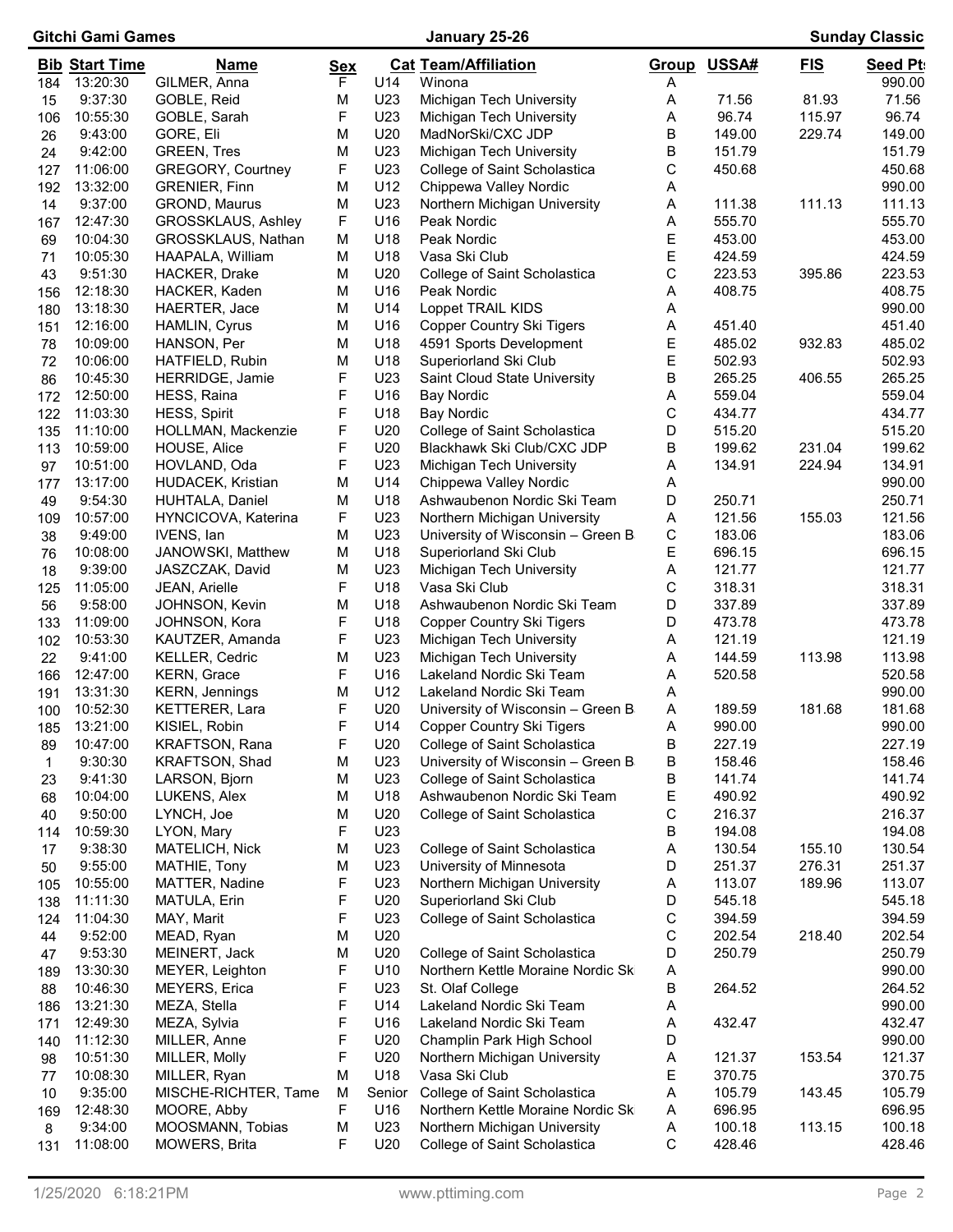# Gitchi Gami Games January 25-26 Sunday Classic

|            | <b>Bib Start Time</b> | <u>Name</u>                          | <b>Sex</b> |                 | <b>Cat Team/Affiliation</b>                                   | Group  | USSA#            | <u>FIS</u> | <b>Seed Pt</b>   |
|------------|-----------------------|--------------------------------------|------------|-----------------|---------------------------------------------------------------|--------|------------------|------------|------------------|
| 48         | 9:54:00<br>11:04:00   | MULLEN, Kieran                       | М          | U20<br>U20      | St. Olaf College                                              | D      | 353.99<br>347.45 |            | 353.99<br>347.45 |
| 123        | 9:53:00               | MULLINGS, Kianna                     | F<br>M     | U18             | College of Saint Scholastica<br><b>Bay Nordic</b>             | C<br>D | 325.79           |            | 325.79           |
| 46<br>90   | 10:47:30              | MURPHY, William<br>MYERS, Liv        | F          | U18             | Minneapolis Ski Club                                          | В      | 234.80           | 643.72     | 234.80           |
| 25         | 9:42:30               | MYERS, Sam                           | M          | U23             | University of Wisconsin - Green B                             | В      | 146.69           |            | 146.69           |
| 101        | 10:53:00              | NEEDHAM, Anabel                      | F          | U20             | Michigan Tech University                                      | Α      | 157.73           | 212.42     | 157.73           |
| 136        | 11:10:30              | NEMETH, Grace                        | F          | U18             | Blackhawk Ski Club/CXC JDP                                    | D      | 803.25           |            | 803.25           |
| 157        | 12:19:00              | NOWAK, Isaac                         | М          | U16             | Bay Nordic                                                    | A      | 547.79           |            | 547.79           |
| 141        | 11:13:00              | OBRIEN, Hanna                        | F          | U18             | Blackhawk Ski Club                                            | D      | 492.60           |            | 492.60           |
| 148        | 11:45:00              | OJIBWAY, Brenden                     | М          |                 | Adaptive CXC Adaptive                                         | A      |                  |            | 990.00           |
| 64         | 10:02:00              | OLSON, Brian                         | M          | U23             | St. Olaf College                                              | Ε      | 364.04           |            | 364.04           |
| 32         | 9:46:00               | OMODT, William                       | M          | U20             | College of Saint Scholastica                                  | С      | 237.79           |            | 237.79           |
| 163        | 12:45:30              | PAULSON, Annie                       | F          | U16             | Vasa Ski Club                                                 | Α      | 625.89           |            | 625.89           |
| 168        | 12:48:00              | PETERSON, Fran                       | F          | U16             | 4591 Sports Development                                       | Α      | 420.46           |            | 420.46           |
| 74         | 10:07:00              | PETERSON, Marcus                     | М          | U18             | 4591 Sports Development                                       | Ε      | 637.28           |            | 637.28           |
| 91         | 10:48:00              | PETERSSON, Maja                      | F          | U23             | College of Saint Scholastica                                  | В      | 240.33           | 235.86     | 235.86           |
| 41         | 9:50:30               | RADTKE, Tyler                        | M          | U23             | St. Olaf College                                              | С      | 182.68           |            | 182.68           |
| 31         | 9:45:30               | RAGUSE, Gabe                         | M          | U23             | College of Saint Scholastica                                  | C      | 200.35           |            | 200.35           |
| 87         | 10:46:00              | REMILLARD, Gwinna                    | F          | U20             | College of Saint Scholastica                                  | В      | 307.46           |            | 307.46           |
| 164        | 12:46:00              | <b>RESH CHIMNER, Sage</b>            | F          | U16             | <b>Copper Country Ski Tigers</b>                              | Α      | 513.75           |            | 513.75           |
| 155        | 12:18:00              | ROCHELEAU, Grant                     | M          | U16             | Ashwaubenon Nordic Ski Team                                   | Α      | 459.02           |            | 459.02           |
| 13         | 9:36:30               | ROLID, Mathias                       | M          | Senior          | Northern Michigan University                                  | Α      | 67.46            | 70.93      | 67.46            |
| 165        | 12:46:30              | ROSENBERGER, Madysc                  | F          | U16             | Chippewa Valley Nordic                                        | A      | 540.79           |            | 540.79           |
| 139        | 11:12:00              | ROTAR, Kiersten                      | F          | U18             | Lakeland Nordic Ski Team                                      | D      | 604.32           |            | 604.32           |
| 42         | 9:51:00               | ROUW, Cory                           | M          | U23             | University of Wisconsin - Green B                             | С      | 199.30           |            | 199.30           |
| 45         | 9:52:30               | ROUW, Cory                           | M          | U23             | University of Wisconsin - Green B                             | C      | 214.62           |            | 214.62           |
| 11         | 9:35:30               | SCHATZLEIN, August                   | M          | U20             | College of Saint Scholastica                                  | Α      | 127.64           | 200.97     | 127.64           |
| 34         | 9:47:00               | SCHNEIDER, Cody                      | M          | U20             | College of Saint Scholastica                                  | С      | 220.55           | 292.45     | 220.55           |
| 21         | 9:40:30               | SCHNEIDER, James                     | M<br>F     | U20<br>U23      | Loppet Nordic Racing                                          | Α      | 139.20<br>217.09 | 194.51     | 139.20<br>217.09 |
| 110        | 10:57:30<br>9:44:00   | SCHOENING, Maria                     | M          | Senior          | University of Wisconsin – Green B<br>Michigan Tech University | В<br>В | 144.15           |            | 144.15           |
| 28<br>2    | 9:31:00               | SCHROCK, Somer<br>SCHWINGHAMER, John | M          | U23             | College of Saint Scholastica                                  | В      | 165.90           | 288.68     | 165.90           |
| 170        | 12:49:00              | SEAGREN, Ingrid                      | F          | U16             | <b>Copper Country Ski Tigers</b>                              | Α      | 490.39           |            | 490.39           |
| 108        | 10:56:30              | SEMB, Henriette                      | F          | U23             | Michigan Tech University                                      | A      | 108.77           | 126.72     | 108.77           |
| 173        | 12:50:30              | SERAFIN, Jaden                       | F          | U16             | <b>Copper Country Ski Tigers</b>                              | A      | 730.14           |            | 730.14           |
| 174        | 13:15:30              | SHARP, Sam                           | M          | U14             | Ashwaubenon Nordic Ski Team                                   | A      |                  |            | 990.00           |
| 33         | 9:46:30               | SMOLLER, Nathan                      | M          | U20             | College of Saint Scholastica                                  | С      | 212.25           |            | 212.25           |
| 62         | 10:01:00              | STAHL, Chase                         | M          | U18             | Superiorland Ski Club                                         | Ε      | 703.19           |            | 703.19           |
| 27         | 9:43:30               | STEGER, Ryan                         | M          | U <sub>23</sub> | College of Saint Scholastica                                  | B      | 156.90           |            | 156.90           |
| 118        | 11:01:30              | STOCKINGER, Anna                     | F          | U20             | Saint Cloud State University                                  | C      | 401.81           | 618.11     | 401.81           |
| 57         | 9:58:30               | STORBAKKEN, Evan                     | М          | U20             | College of Saint Scholastica                                  | D      | 334.32           |            | 334.32           |
| 137        | 11:11:00              | STRAKA, Jane                         | F          | U18             | Peak Nordic                                                   | D      | 990.00           |            | 990.00           |
| 154        | 12:17:30              | STRAKA, Noah                         | M          | U16             | Peak Nordic                                                   | Α      | 231.18           | 335.11     | 231.18           |
| 9          | 9:34:30               | STREINZ, Daniel                      | M          | U23             | Northern Michigan University                                  | Α      | 116.41           | 169.25     | 116.41           |
| 153        | 12:17:00              | STUMPF, Joseph                       | M          | U16             | Ashwaubenon Nordic Ski Team                                   | A      | 525.48           |            | 525.48           |
| 128        | 11:06:30              | SUSNIK, Amanda                       | F          | U23             | St. Olaf College                                              | C      | 456.74           |            | 456.74           |
| 119        | 11:02:00              | TESSIER, Violet                      | F          | U20             | College of Saint Scholastica                                  | C      | 407.50           |            | 407.50           |
| 39         | 9:49:30               | THIEME, Ryan                         | M          | U18             | Ashwaubenon Nordic Ski Team                                   | С      | 179.93           |            | 179.93           |
| 66         | 10:03:00              | THUENTE, Joe                         | M          | U18             | Vasa Ski Club                                                 | Е      | 500.80           |            | 500.80           |
| 143        | 11:14:00              | <b>TOLBERT, Avery</b>                | F          | U18             | Peak Nordic                                                   | D      | 496.87           |            | 496.87           |
| 5          | 9:32:30               | TRUETTNER, Aiden                     | M          | U23             | Michigan Tech University                                      | В      | 165.28           |            | 165.28           |
| 81         | 10:10:30              | TUTTLE, George                       | М          | U20             | <b>CXC Adaptive</b>                                           | F      |                  |            | 990.00           |
| 80         | 10:10:00              | TUTTLE, Joe                          | М          | U20             | <b>CXC Adaptive</b>                                           | F      |                  |            | 990.00           |
| 152        | 12:16:30              | VAN HEFTY, Casey                     | М          | U16             | Lakeland Nordic Ski Team                                      | Α      | 308.69           | 446.06     | 308.69           |
| 75         | 10:07:30              | VAN HEFTY, Jake                      | М          | U18<br>U14      | Lakeland Nordic Ski Team                                      | Е<br>A | 361.04           | 409.61     | 361.04           |
| 179        | 13:18:00<br>11:45:00  | VELAT, Illya<br>VELAT, Maria         | M<br>F     |                 | <b>Copper Country Ski Tigers</b><br>Adaptive CXC Adaptive     | A      | 990.00           |            | 990.00<br>990.00 |
| 149<br>132 | 11:08:30              | VIREN, Annika                        | F          | U20             | College of Saint Scholastica                                  | C      | 309.26           |            | 309.26           |
| 55         | 9:57:30               | <b>WAREJONCAS, Spencer</b>           | M          | U23             | St. Olaf College                                              | D      | 267.10           |            | 267.10           |
| 159        | 12:20:00              | WILLIAMS, Owen                       | M          | U16             | Iola Winter Sports Club/CXC JDP                               | Α      | 236.53           |            | 236.53           |
| 4          | 9:32:00               | WOOD, Joe                            | M          | U20             | <b>Copper Country Ski Tigers</b>                              | В      | 179.30           |            | 179.30           |
| 6          | 9:33:00               | WOOLHOUSE, Thomas                    | M          | U23             | University of Wisconsin - Green B                             | В      | 166.32           |            | 166.32           |